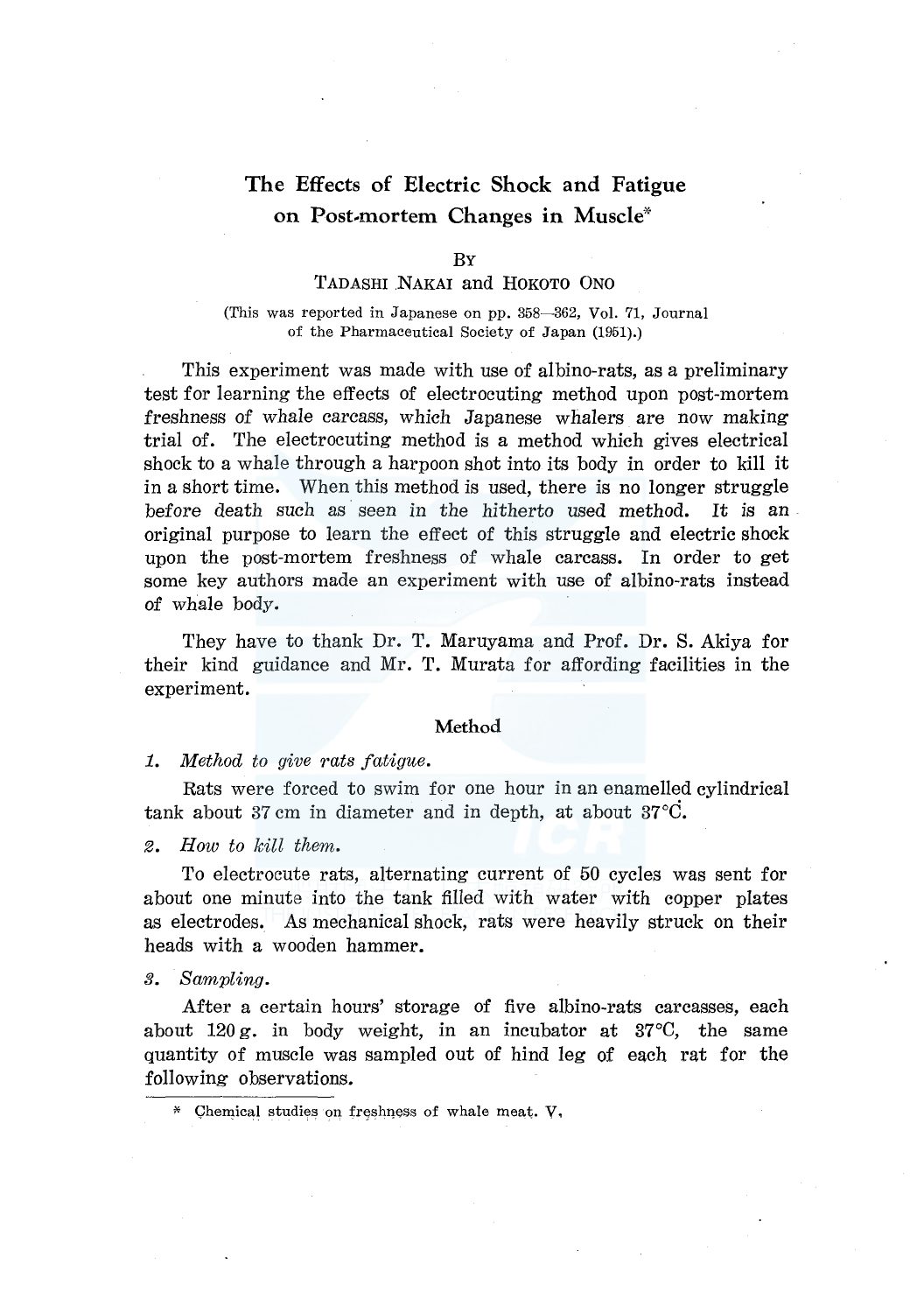#### 178 T. NAKAI and H. ONO

### *4. Measurement of pH.*

Sample was brayed with a small amount of sea sand in the mortar and mixed with distilled water four times as much as the sample and its pH was electrically measured with antimony electrode.

## *5. Measurement of the amount of amino-nitrogen and volatile basic nitrogen.*

10 g. of sample with some sea sand was well brayed in the mortar and mixed with 30 cc of distilled water. After 15 minutes' heating in the steam-kettle, supernatant was separated by a centrifuge and the residue was washed again and again with warm distilled water, of which the above supernatant was made to  $100 \text{ cc}$ . 1 cc of phenolphthalein solution, 20 cc of 10  $\%$  BaCl<sub>2</sub> and by 5 cc excess of saturated  $Ba(OH)$ , solution enough to neutralize the mixture were added to  $50 \text{ cc}$ of the above solution to precipitate phosphate and carbonate, and then through vacuum distillation at 45°C volatile base was collected in 0.02  $n-H<sub>2</sub>SO<sub>4</sub>$ . Excess of the acid was titrated back with 0.02 n-NaOH to determine volatile basic nitrogen. The distilled water was added so as to make the remnants 100 cc. Amino-nitrogen was determined by Sörensen's formol titration with 50 cc of the filtrate.

## *6. Measurement of number of. bacteria.*

All treatments were aseptically done. With some emery powder the sample was well brayed. Then the physiological salt solution diluted it and the number of bacteria was counted in the ordinary way.

### *7. Lactic acid determination.*

The sample was treated by Tanaka and Endo's method<sup>1</sup> to get a testing solution and lactic acid in it was determined by Friedemann and co-workers' method.<sup>2)</sup>

## Results obtained

## L Comparative study of post-mortem changes in muscle between normal and fatigued rats electrocuted.

As see in Table I, both groups showed the lowest pH from 12th to 18th hour after death. Normal group showed always more acid than fatigued one.

Although small till 12th hour, the amount of volatile basic nitrogen was suddenly increased after that time. Till 12th hour there was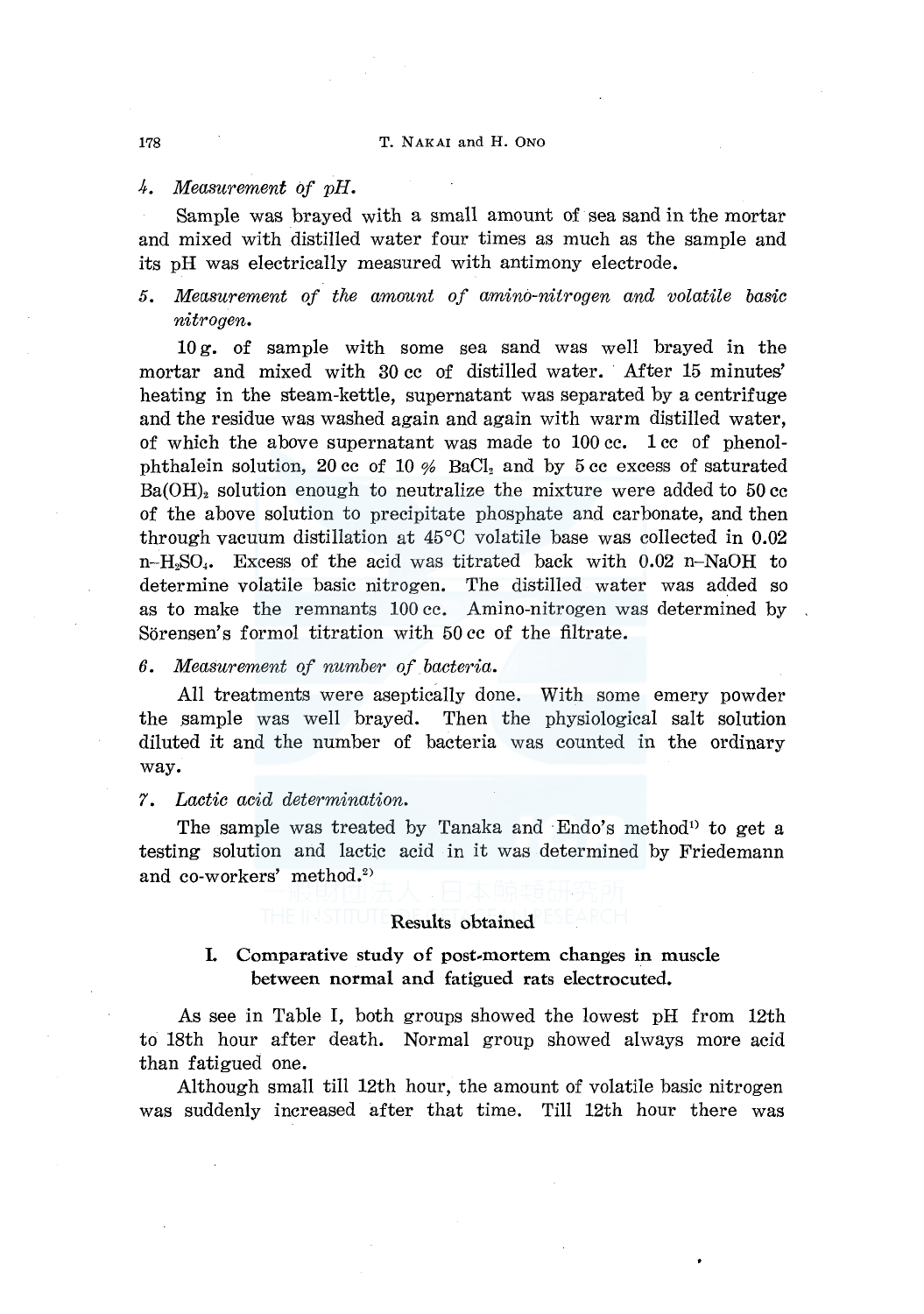| Lapse<br>of time |                    |                      | Normal*    |                               | Fatigued*          |                      |            |                       |  |
|------------------|--------------------|----------------------|------------|-------------------------------|--------------------|----------------------|------------|-----------------------|--|
| after<br>death   | $\mathrm{pH}^{**}$ | Volatile<br>basic N. | Amino N.   | Number of <br>$\rm{bacteria}$ | $\mathrm{pH}^{**}$ | Volatile<br>basic N. | Amino N.   | Number of<br>bacteria |  |
| (hrs.)           |                    | (mg/100 g)           | (mg/100 g) | (in 1g)                       |                    | (mg/100 g)           | (mg/100 g) | (in 1g)               |  |
| $\bf{0}$         | 6.4                | 12.6                 | 51.9       | $\bf{0}$                      | 6.7                | 12.4                 | 53.0       | 0                     |  |
| 6                | 5.9                | 13.0                 | 53.6       | $\theta$                      | 6.5                | 13.2                 | 61.8       | 0                     |  |
| 12               | 5.8                | 15.9                 | 68.4       | 170                           | 6.1                | 16.3.                | 71.9       | 130                   |  |
| 18               | 5.7                | 28.9                 | 86.8       | 560                           | 6.0                | 21.6                 | 103.8      | 2720                  |  |
| IJ               | 5.7                | 52.8                 | 114.4      | 740                           | 6.2                | 40.0                 | 110.8      | 4320                  |  |
| 24               | 6.2                | 107.9                | 186.2      | $166.4 \times 10^3$           | 6.3                | 132.0                | 193.4      | $27695 \times 10^{3}$ |  |
| ₩                | 6.4                | 143.6                | 245.9      | ***<br>countless              | 0.6                | 114.8                | 184.0      | ***<br>countless      |  |

**Toble I. Elecrocution.** 

Intensity of electric current through the water-tank: Normal group- $96\sim$ 100 V,  $77\sim79$  mA; Fatigued group-96 $\sim$ 100 V, about 160 mA (because water in the tank was soiled with excrement). Carcasses were kept at 37°C.

\* Every time 5 rats of each group were used for measuring.

\*\* 'About an hour passed from their dissection to measurment.

\*\*\* It was macroscopically obvious that there were more bacteria in the fatigued group than in the normal group, though impossible to account for them.

little difference between two groups, while at 18th hour, normal group showed larger amount of volatile basic nitrogen than fatigued one as seen in two instances. At 24th hour, there was no clear trend.

As for amino-nitrogen, till 12th hour a little larger amount of it was found in fatigued group and then it became irregular.

Bacteria were remarkably numerous in number in fatigued group.

No special feature was found by macroscopic observation of rat carcass tiil 6th hour. At 12th hour rather with offensive smell, gas generated in its intestine and swelled the abdomen. The difference between two groups was difficult to find. At 18th hour, both groups gave out a putrid smell and their muscle increased its viscosity and degree of grey colour and lost its elasticity. In both instances, however, fatigued group was seemingly better than normal group and kept still slight reddish colour and exudation on the side of carcass on the floor was never found or a little less than the normal group. At 24th hour, in the first experiment, the apparent difference between two groups was difficult to find. While, in the second one the fatigued group was distinctly better.

In short, in comparison between two groups on post-mortem changes, the results of comparison of macroscopic state of putrefaction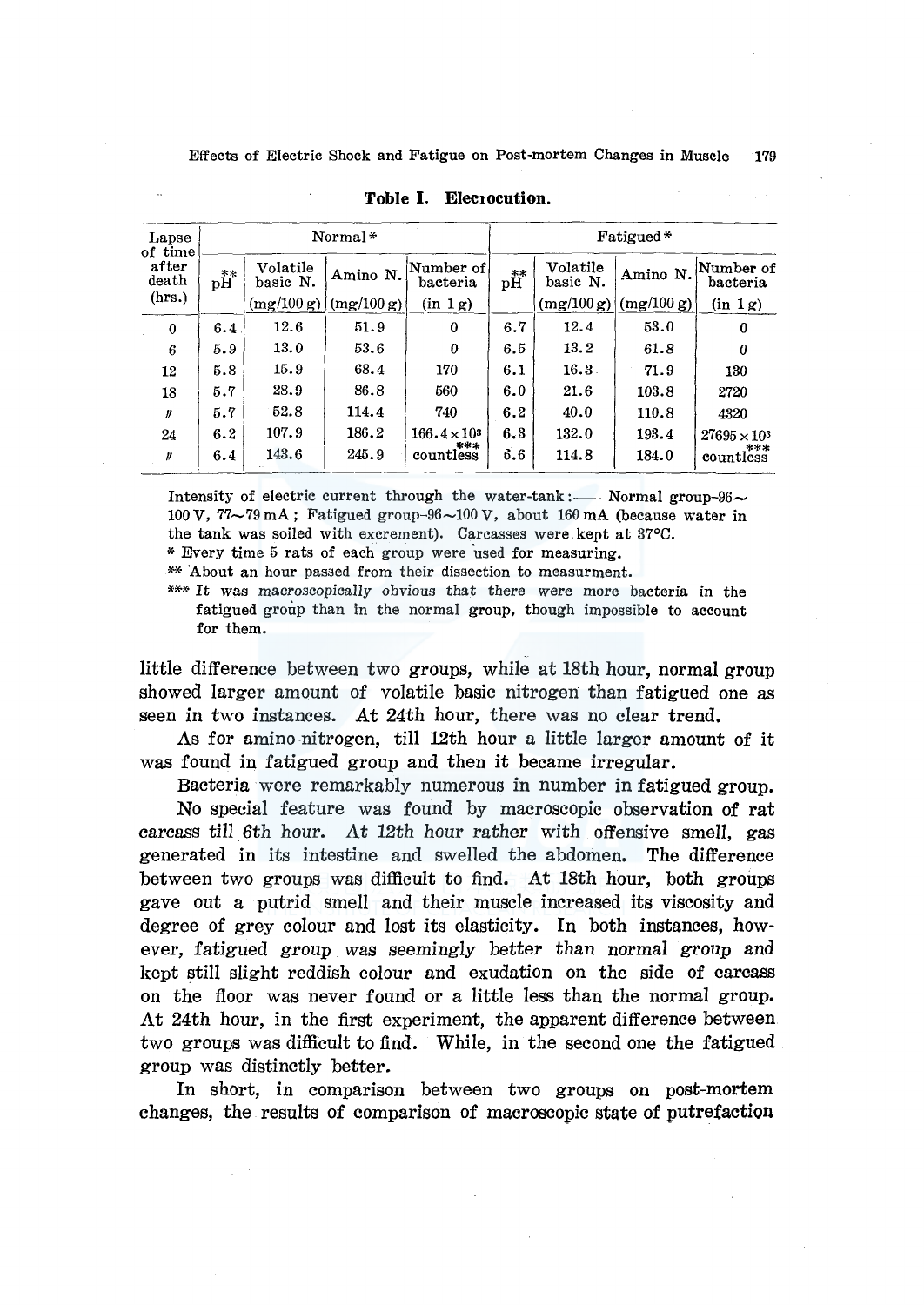agreed quite well with that of the amount of volatile basic nitrogen but not with that of the number of bacteria. From pH and the number of bacteria, it was naturally expected that macroscopic putridity appeared stronger in fatigued group than normal one but the truth was not so. It is, however, too premature to draw the conclusion, for only a few experiments were made.

*Rigor mortis* observed in all experiments will be mentioned later.

## II. Comparative study between normal and fatigued rats killed by mechanical shock.

| Lapse of time         |     | Normal*                  |          | Fatigued*      |                        |            |  |
|-----------------------|-----|--------------------------|----------|----------------|------------------------|------------|--|
| after death<br>(hrs.) | pH  | ** Volatile basic<br>N   | Amino N. | H <sub>g</sub> | $_{**}$ Volatile basic | Amino N.   |  |
|                       |     | (mg/100 g)<br>(mg/100 g) |          |                | (mg/100 g)             | (mg/100 g) |  |
| 0                     | 6.9 | 13.8                     | 57.2     | 6.8            | 12.3                   | 60.1       |  |
| 12                    | 5.9 | 19.6                     | 80.2     | 6.1            | 19.4                   | 82.5       |  |
| 18                    | 6.0 | 75.0                     | 156.7    | 6.5            | 34.8                   | 138.5      |  |
| n                     | 6.2 | 110.0                    | 166.0    | 6.8            | 132.8                  | 188.5      |  |

#### Table II. · Ceating to death.

\* Same as in Table I. \*\*  $30~-40$  minutes passed from their dissection to measurment. Carcasses were kept at 37°C.

As for pH, in both groups, at 18th hour already the turn towards alkalinity was found. Initially in the normal group, it was nearer neutral than the fatigued group and then it changed to more acid side. The increasing ratio of pH was rather smaller in the normal group than the fatigued group. This was probably due to the fact that the normal group contained larger amount of glycogen, so lactic acid was made more abundant in post-mortem glycolysis than the fatigued one. The amounts of volatile basic nitrogen and aminonitrogen suddenly increased at 18th hour as seen in Exp. I. No definite difference could be, however, found between these two groups. As stated in I, comparison of the amount of volatile basic nitrogen agreed always with that of degree of rottenness in macroscopic observation.

## III. Comparison between electric and mechanical shocks as method to kill normal rats.

As seen in Table III, the initial pH was in far more acid side in electrically shocked group than in mechanically shocked one. At 12th hour and 18th hour, their pH were approximately equal.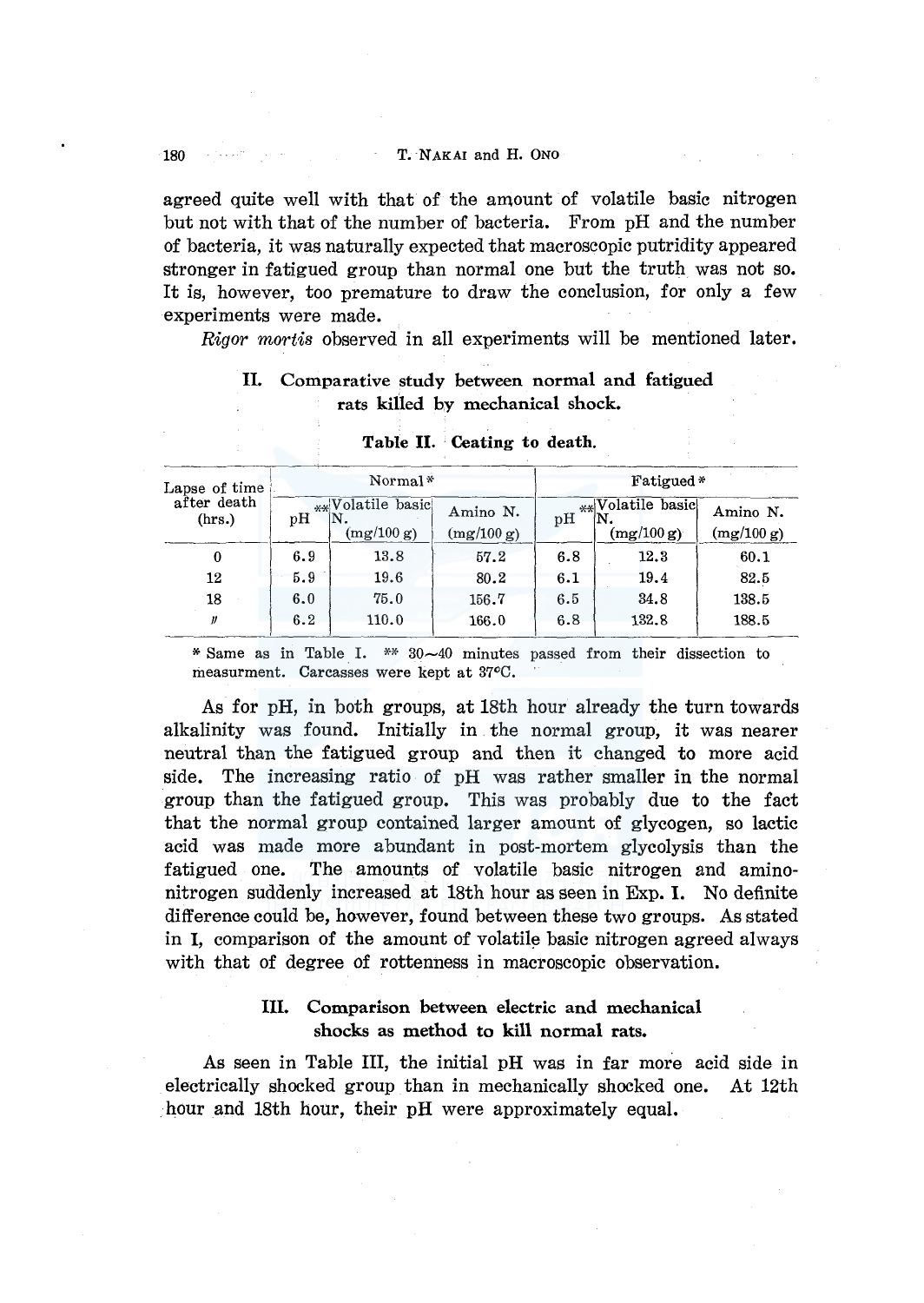Effects of Electric Shock and Fatigue on Post-mortem Changes in Muscle 181

| Lapse of time         |     | Electrocution *                |                        | Beating to death* |                                   |                        |  |
|-----------------------|-----|--------------------------------|------------------------|-------------------|-----------------------------------|------------------------|--|
| after death<br>(hrs.) | рH  | **Volatile basic<br>(mg/100 g) | Amino N.<br>(mg/100 g) | ъH                | $**$ Volatile basic<br>(mg/100 g) | Amino N.<br>(mg/100 g) |  |
| 0                     | 6.3 | 12.3                           | 54.9                   | 6.9               | 12.3                              | 57.2                   |  |
| 12                    | 5.9 | 19.5                           | 76.1                   | 5.9               | 24.3                              | 81.9                   |  |
| 18                    | 6.0 | 55.1                           | 123.3                  | 6.1               | 134.1                             | 238.2                  |  |

Table III.

\* and \*\* same as in Table II. Carcasses were kept at 37°0.

The volatile basic nitrogen and amino-nitrogen increased their amounts faster in mechanically shocked group than in electrocuted group. The comparative results between I and II can make it clear. This agreed with the result of macroscopic observation. Namely the mechanically shocked group was decomposed earlier than the electrocuted one.

This is probably due to heavy bruise on the head and to the change of pH in muscle to acid side through electric shock *(Confer IV).* 

## IV. pH change of muscle through electric shock.

#### ( *a) Comparison between normal and fatigued conditions.*

In the above experiments, normal rats electrocuted gave smaller pH in muscle than fatigued, electrocuted rats and normal, mechanically shocked ones. It is in general, however, that fatigued muscle showes more acid than not fatigued one. So the above result was probably due to the electric shock. This experiment was carried on for the purpose of assurance of it.

fn order to measure pH as soon as possible after death, the sample, without braying, was closely attached to the electrodes in the shape of chop. About 5 minutes passed from death to measurement. Sample was obtained from the same part of hind leg as in the previous experiments.

Forced to swim in the above mentioned tank, rats were thrown into a small tank full of clean water and charged with alternating current. They were fatigued rats. Normal rats were directly thrown into the smaII tank. The current intensity was, therefore, different from that of the above experiments.

Probably due' to the chop used, sensibility of the pH-meter was so bad and unconstant that it was difficult to measure pH with it. It could be affirmed, however, that electric shock changed pH in muscle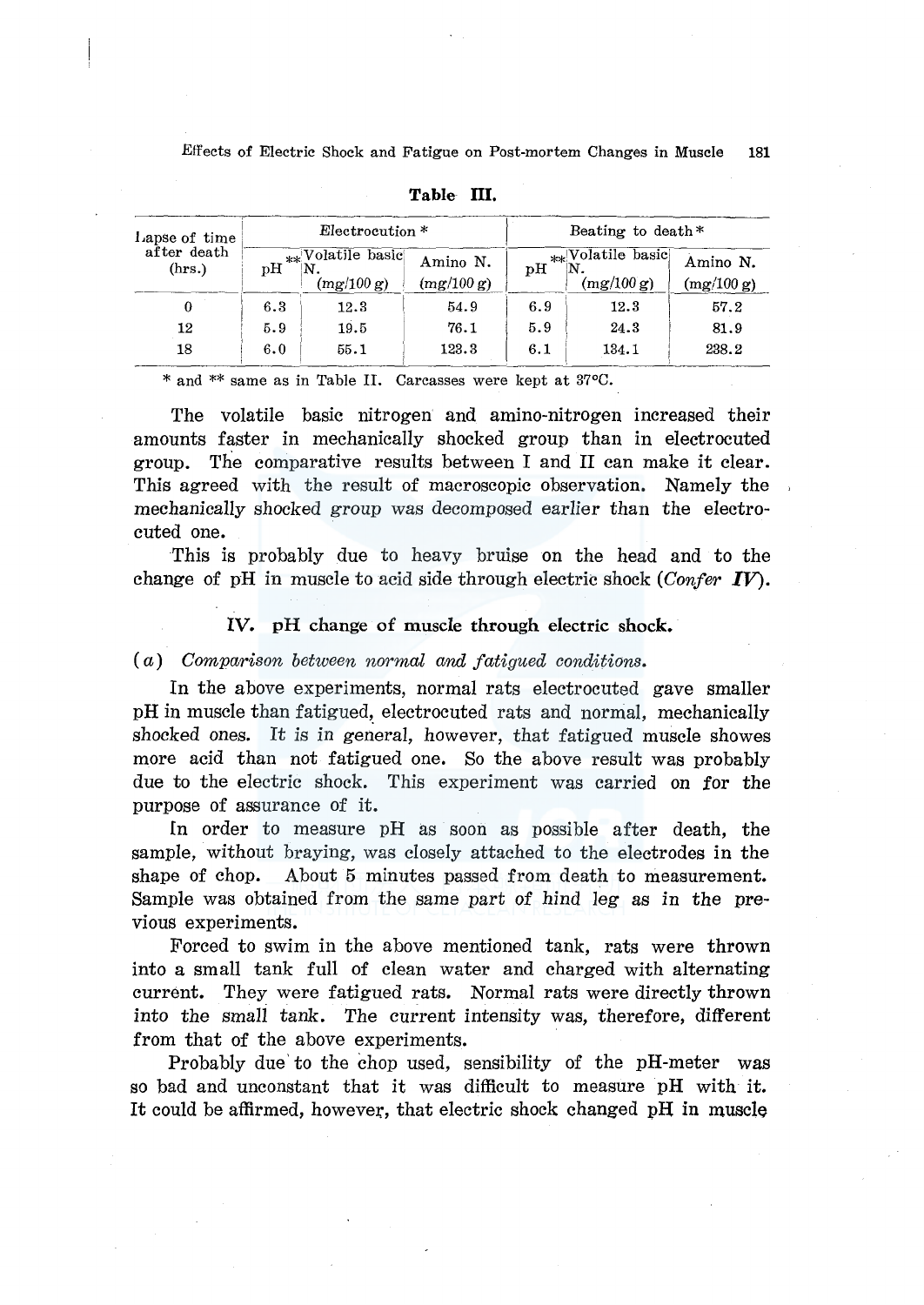| Normal, Electrocuted |               |     | Fatigued, Electrocuted |               |     | Normal, Beaten |                                   |     |
|----------------------|---------------|-----|------------------------|---------------|-----|----------------|-----------------------------------|-----|
| <b>Sex</b>           | Weight<br>(g) | pH  | <b>Sex</b>             | Weight<br>(g) | рH  | Sex            | $\overline{\text{Weight}}$<br>(g) | pH  |
| m                    | 160           | 6.4 | m                      | 175           | 6.9 |                | 120                               | 7.1 |
| m                    | 185           | 6.2 | m                      | 215           | 7.0 |                | 220                               | 6.9 |
|                      | 90            | 6.6 |                        | 90            | 7.0 |                | 80                                | 7.5 |
|                      | 75            | 6.7 |                        | 75            | 7.5 |                | 80                                | 7.4 |
|                      | 75            | 6.7 |                        | 70            | 7.5 |                | 80                                | 7.3 |
| m                    | 120           | 6.7 | m                      | 195           | 6.9 | f              | 80                                | 6.8 |

| Table |  |  |
|-------|--|--|
|       |  |  |

to acid side and normal rats showed smaller value in pH than fatigued one.

( *b) Ejfeet of eleetrie current upon pH of musele eut off.* 

After the normal rats were killed by mechanical shock, muscle of one side of their hind legs was cut off and it was hung in the water charged with the alternating current of  $95 \text{ V}$  and  $45 \text{ mA}$  for  $30 \text{ or } 60$ minutes. Then brayed swiftly and fully with some quantity of sand. Distilled water four times as much as the sample was added to it and its pH was measured. For comparison, it was made with the use of the same part of muscle of another leg with no electric current flown. This result showed that the electric current gave no effect upon pH of muscle which was cut off carcass. So the change in pH to acid side by electric shock might take place only in the living body.

| Lapse of time<br>after death<br>(hrs.) | Electrifying time<br>(seconds) | pН  | pН<br>(control) |
|----------------------------------------|--------------------------------|-----|-----------------|
| 0                                      | 30                             | 7.1 | 7.3             |
|                                        | 60                             | 7.0 | 7.0             |
|                                        | 60                             | 7.0 | 6.8             |
|                                        | 60                             | 6.4 | 6.4             |
| 2                                      | 60                             | 6.1 | 6.1             |

**Table v.** 

Carcasses were kept at 37°.

( c) Any constant relation between the *current intensity, sex, body weight* and pH change was not found.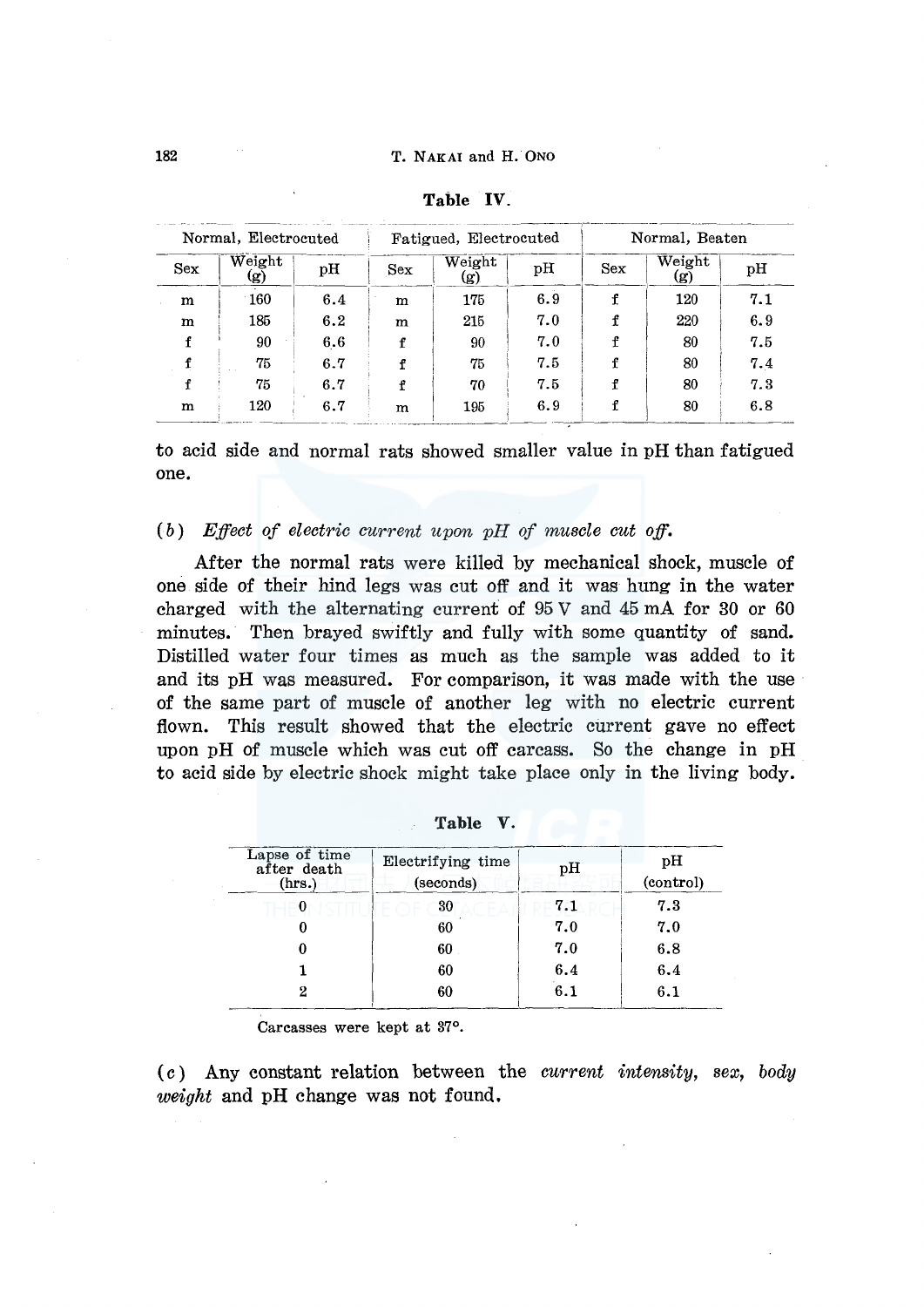Effects of Electric Shock and Fatigue on Post-mortem Changes in Muscle 183

## *(d) Cause for pH change •*

. As the cause for pH change in electrically shocking, the authors first expected lactic acid and measured the amount of lactic acid of male rats normal and fatigued which were killed by electric or mechanical shock, instantly after death.

|          |                         |               | Table VI.                 |                |                           |
|----------|-------------------------|---------------|---------------------------|----------------|---------------------------|
|          |                         | Electrocution | Beating to death          |                |                           |
|          | Weight<br>(g)           | pH            | Lactic acid<br>(mg/100 g) | Weight<br>(g)  | Lactic acid<br>(mg/100 g) |
| Normal   | 175<br>200              | 6.2           | 84.5                      | $190$ )<br>210 | 52.1                      |
|          | 110 <sup>7</sup><br>110 | 6.3           | 125.5                     |                |                           |
| Fatigued | 175<br>200              | 6.5           | $-77.8$                   | $190$ ]<br>210 | 75.9                      |
|          | 125<br>135              | 6.9           | 95.0                      |                |                           |

As shown in the above table, the amount of lactic acid ranks as follows.

normal rats electrically shocked  $\gt$  fatigued rats electrically shocked  $>$  fatigued rats mechanically shocked  $>$  normal rats mechanically shocked

Consequently the cause for pH change is nearly sure to lie in the growth of lactic acid.

Electric stimulus inspires the muscle and is followed by fatigue. So the increase of the amount of lactic acid in muscle is naturally conjectured. Rats are gradually fatigued through swimming and muscle glycogen is consumed and ·lactic acid accumulates, Grown lactic acid is however not all accumulated but a part of it is gradually excreted even in the process of fatigue. Now, when electric impulse stimulates very intensely the muscle of normal and fatigued rats, the former rats produce the considerable amount of lactic acid in a very short time and accumulate all of it without excreting. We can be ready to imagine that the amount is larger than the total amount of lactic acid accumulated before the electric shock and lactic acid newly produced through it in the latter. So pH is to be smaller in the former than in the latter. This is the authors' interpretation for the phenomenon that pH of the muscle of normal rats is smaller than that of the fatigued rats in electrically shocking.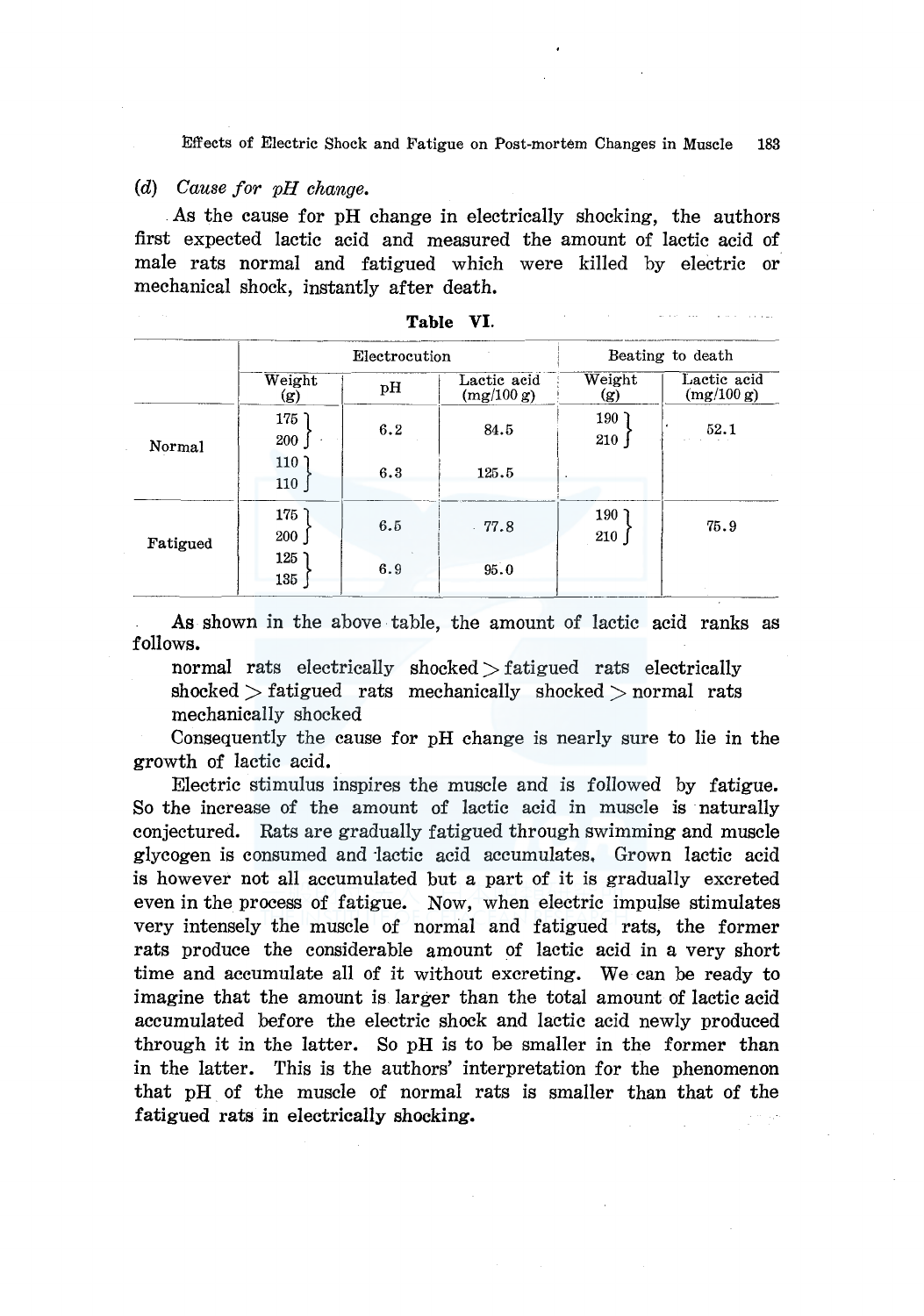### 184 T. NAKAI and H. ONO

## V. Rigor mortis.

*Rigor mortis* observed in the above experiments is summerized as follows. Carcasses were kept at 37°C.

|                                          | Electrocution |           | Beating to death |                     |
|------------------------------------------|---------------|-----------|------------------|---------------------|
|                                          | Normal        | Fatigued  | Normal           | Fatigued            |
| Appearance (hrs. after death)            | $1 - 1.5$     | $0.5 - 1$ | $1.5 - 2$        | 1 $\mathord{\sim}2$ |
| Beginning of Loose (hrs. after<br>death) | $4 - 4.5$     | $3.5 - 4$ | $3.5 - 4$        |                     |

**Table** VII.

*Rigor mortis* began earlier and stronger and later got loose in electrically shocked rats than in the mechanically shocked ones.

*Rigor mortis* began earlier and got loose earlier in fatigued rats than in the normal ones.

#### *Resume*

**1.** Either through electric shock or through mechanical shock the condition of rats instantly before death (normal or fatigued) did not give any definite effect on the post-mortem change of the amounts of volatile basic nitrogen and amino-nitrogen. The increasing speed of them is however larger in rats mechanically shocked than in the rats electrocuted. Namely the former rotted faster than the latter. From this result only, putrefaction seems to depend more on the killing method than on the condition instantly before death.

2. Number of bacteria on the electrocuted rats was always larger in fatigued group than in the normal group. The result of the comparison of number of bacteria, however, did not agree with that of macroscopic observation. On the contrary; the result of the comparison of the amount of volatile basic nitrogen agreed quite well with that of macroscopic observation.

3. In all experiments pH changed swiftly to acid side immediately after death. When rats were killed by mechanical shock, it began to turn towards alkalinity around 12th hour after death and when electrocuted, it began at 12th to 18th hour. About that time rot increased its degree. pH moved in more alkaline side in the fatigued group than the normal group.

4. The electric shock changed pH of muscle to acid side. In this case, pH of muscle of normal group was smaller than that of fatigued